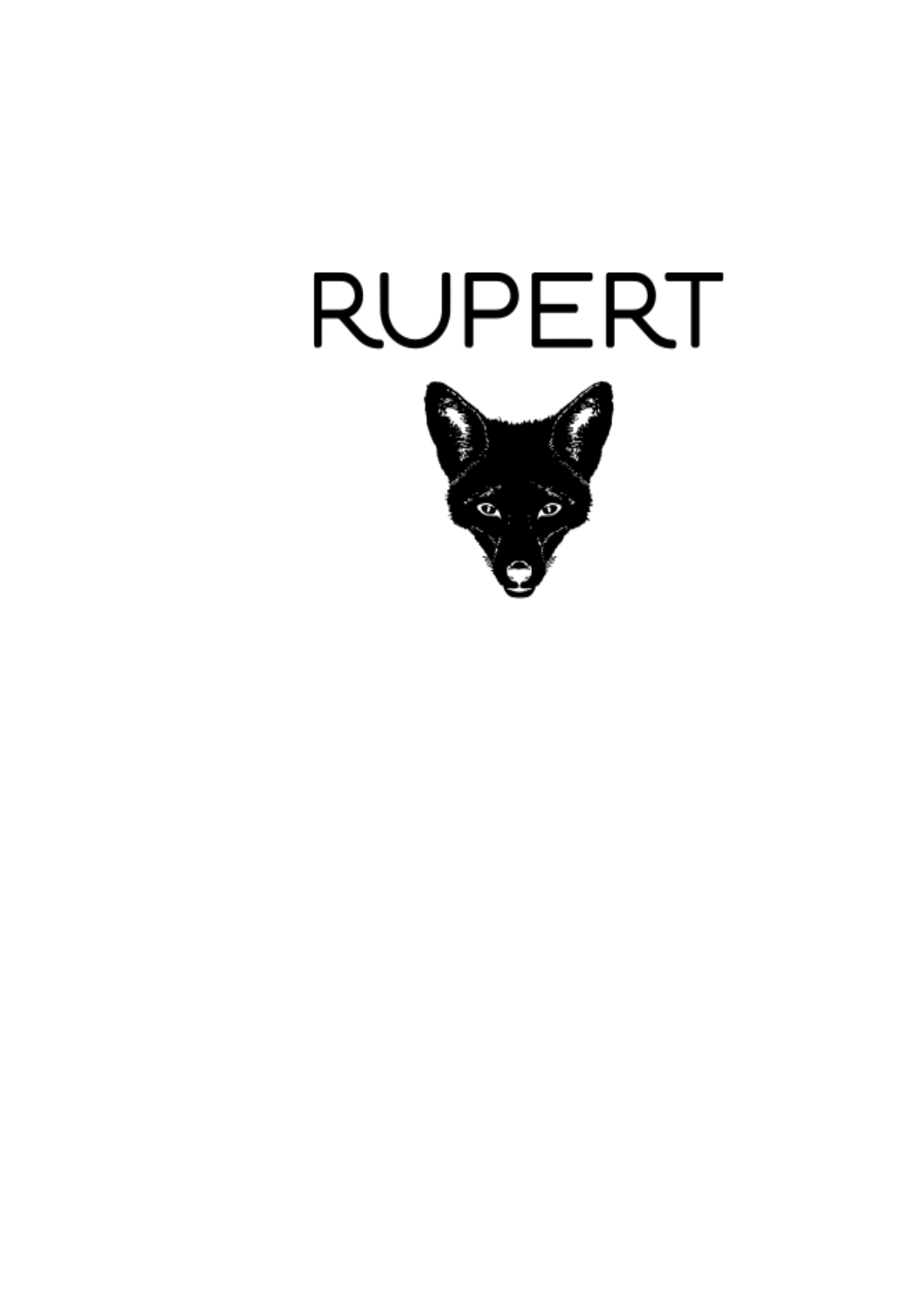| <b>Parting Gift</b><br>Malfy Gin Rosa, lime, bitters, grapefruit, salt           | 19 |
|----------------------------------------------------------------------------------|----|
| Livener<br>Cognac or Gin, raspberry, lemon, sparkling wine                       | 21 |
| <b>Tuxedo No. 2</b><br>Gin, dry vermouth, maraschino, absinthe, bitters          | 23 |
| Dark 'N' Stormy<br>Gosling's Black Seal, house-made ginger syrup, lime, soda     | 20 |
| <b>Casa Negroni</b><br>Gin, Campari, Casa Mariol Vermut                          | 23 |
| <b>The Fence</b><br>Hennessy VS, Cynar, lemon, orange                            | 21 |
| <b>Madame George</b><br>Gin, lemon, DOM Benedictine, bitters, soda               | 22 |
| <b>Godless</b><br>Mezcal, yuzu vermouth, Campari, chocolate bitters              | 23 |
| <b>Bellamy Scotch Sour</b><br>Scotch, lemon, orange, honey, bitters              | 21 |
| <b>Ruperto Loco</b><br>Rye Whiskey, Mr. Black, Banana, Coconut, Salt             | 22 |
| <b>Jimmy Jazz</b><br>Jameson Black Barrel, Cocchi Americano, Triple Sec, bitters | 24 |

*Something else in mind? Let us know what you're in the mood for and we can make a classic or a twist to suit your desire*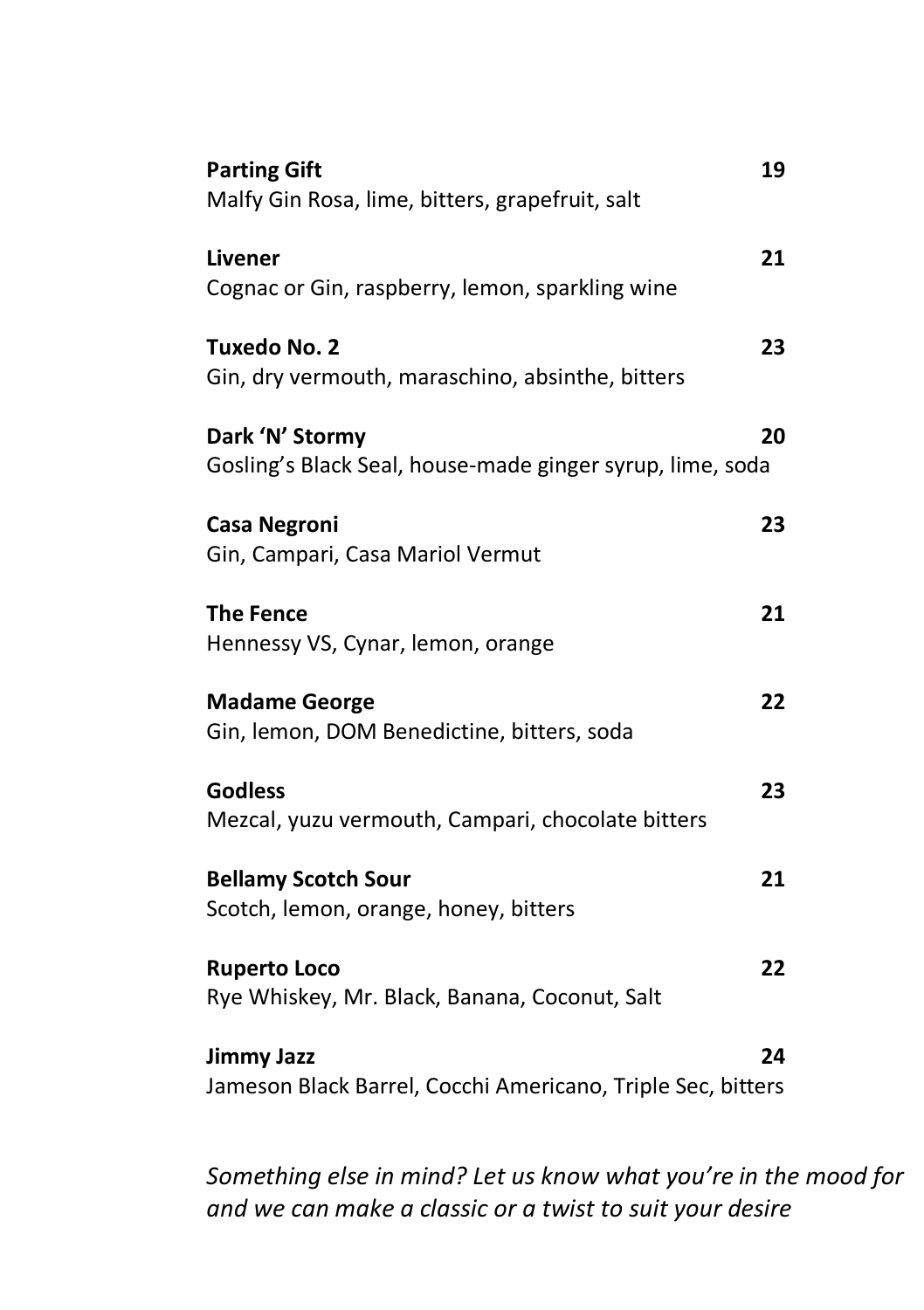## **On Tap**

### **Beer**

| Moon Dog 'Old Mate' Pale Ale   | Abbottsford, VIC   | 11 6       |
|--------------------------------|--------------------|------------|
| Mismatch Lager                 | Adelaide Hills, SA | 11   6     |
| Wolf of the Willow XPA         | Mordialloc, VIC    | 11 6       |
| Wolf of the Willows Pilsner    | Mordialloc, VIC    | 11   6     |
| Hawker's Stout                 | Reservoir, VIC     | 12   6.5   |
| <b>Philter Red Session Ale</b> | Marrickville, NSW  | 12   6.5   |
| Mountain Goat Cold IPA         | Richmond, VIC      | 12   6.5   |
| Molly Rose 'Skylight' IPA      | Collingwood, VIC   | 12   6.5   |
|                                |                    |            |
| Cider                          |                    |            |
| The Hills Apple Cider          | Adelaide Hills, SA | 10   5.5   |
|                                |                    |            |
| <b>Hard Seltzer</b>            |                    |            |
| Aqua Boogie                    | Mordialloc. VIC    | $10$   5.5 |
| Pineapple Mango Seltzer        |                    |            |
|                                |                    |            |

# **Bottles and Cans**

### **Beer**

| Prickly Moses Otway (Light)                  | VIC.       | 330ml | - 9 |
|----------------------------------------------|------------|-------|-----|
| Wilde Crisp Lager (GF)                       | <b>NSW</b> | 375ml | 12  |
| Melbourne Bitter Long Neck                   | VIC.       | 750ml | 14  |
| Philter Watermelon Hibiscus Sour             | <b>NSW</b> | 375ml | 12  |
| Molly Rose 'Dirty Paws' Dark Lager           | VIC.       | 375ml | 11  |
| Wolf of the Willows Smoked Porter            | VIC.       | 330ml | 12  |
| La Sirene 'Praline' Vanilla & Hazelnut Stout | VIC.       | 330ml | 17  |
| Heaps Normal Quiet XPA (0.5% ABV)            | ACT        | 375ml | 12  |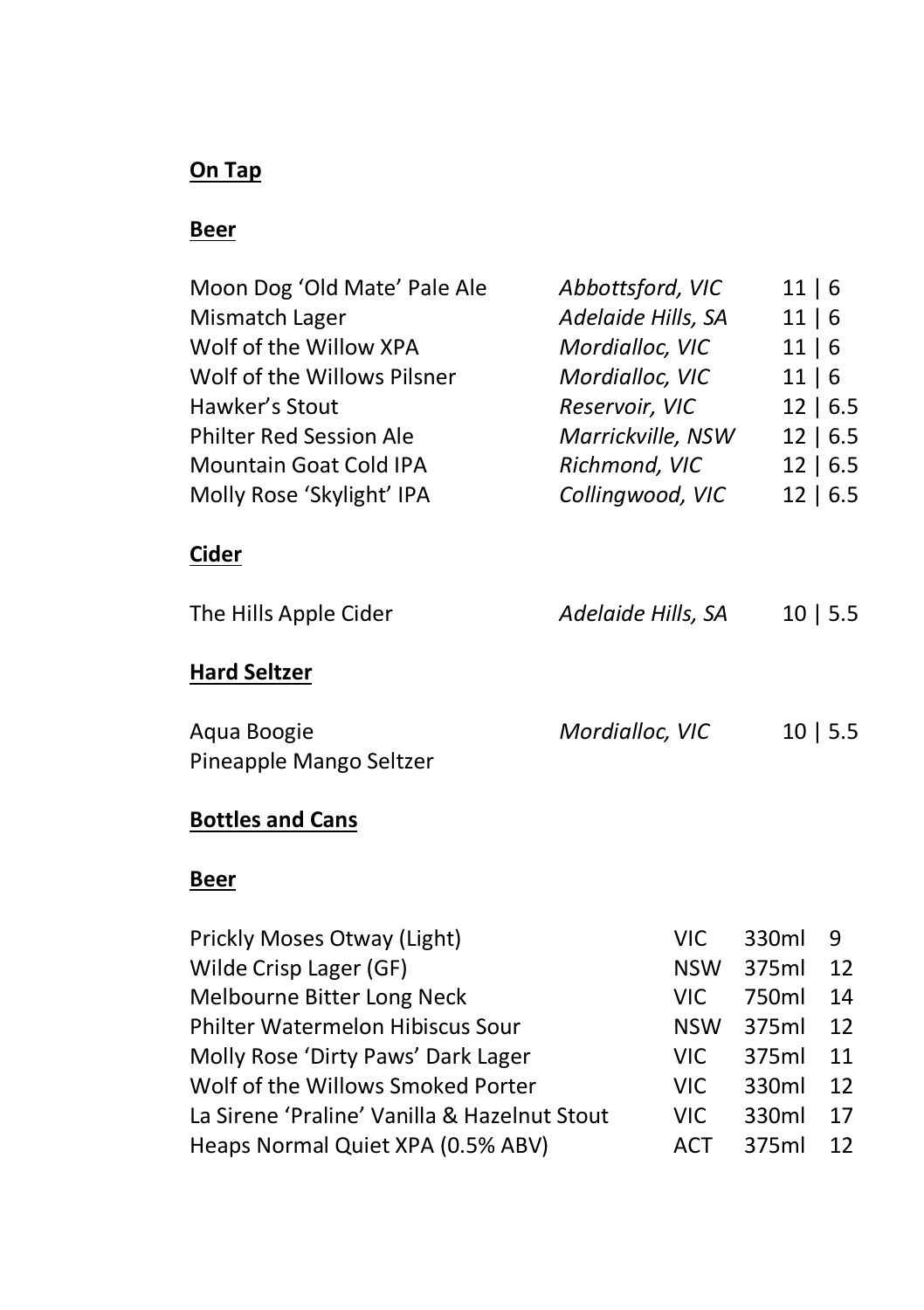# **Wine**

# **Sparkling**

| NV Billy Button 'Wildflower' Prosecco<br>'21 Noisy Ritual Rosato Pet Nat [V]<br>NV Kilikanoon Chenin Blanc         | Alpine Valley, VIC<br>Heathcote, VIC<br>Loire Valley, France         | 50 12<br>55 13<br>80 18  |
|--------------------------------------------------------------------------------------------------------------------|----------------------------------------------------------------------|--------------------------|
| '20 Vino Volta Grenache Pet Nat [V]                                                                                | Swan Valley, WA                                                      | 80                       |
| <b>Champagne</b>                                                                                                   |                                                                      |                          |
| '19 Laroche Chablis Pet Nat [V]                                                                                    | Chablis, France                                                      | 140                      |
| <b>NV Taittinger Brut Prestige</b><br><b>NV Collet Brut</b><br>NV Fleury Blanc de Noirs<br>NV Krug Grand Cuvée [V] | Reims, France<br>Ay, France<br>Cotes de Bar, France<br>Reims, France | 175<br>215<br>230<br>450 |

## **Orange & Pink**

| '21 Unico Zelo 'Esoterico' [V]                                                        | Adelaide Hills, SA                     | 60 14       |
|---------------------------------------------------------------------------------------|----------------------------------------|-------------|
| '19 Terra di Briganti 'Nato Nudo' Fiano [V]Campania, Italy<br>'17 Ben Haines Marsanne | Yarra Valley, VIC                      | 78<br>70    |
| '21 Fairbank Rosé<br>'20 M de Minuty Rosé                                             | Castlemaine, VIC<br>St. Tropez, France | 65 15<br>80 |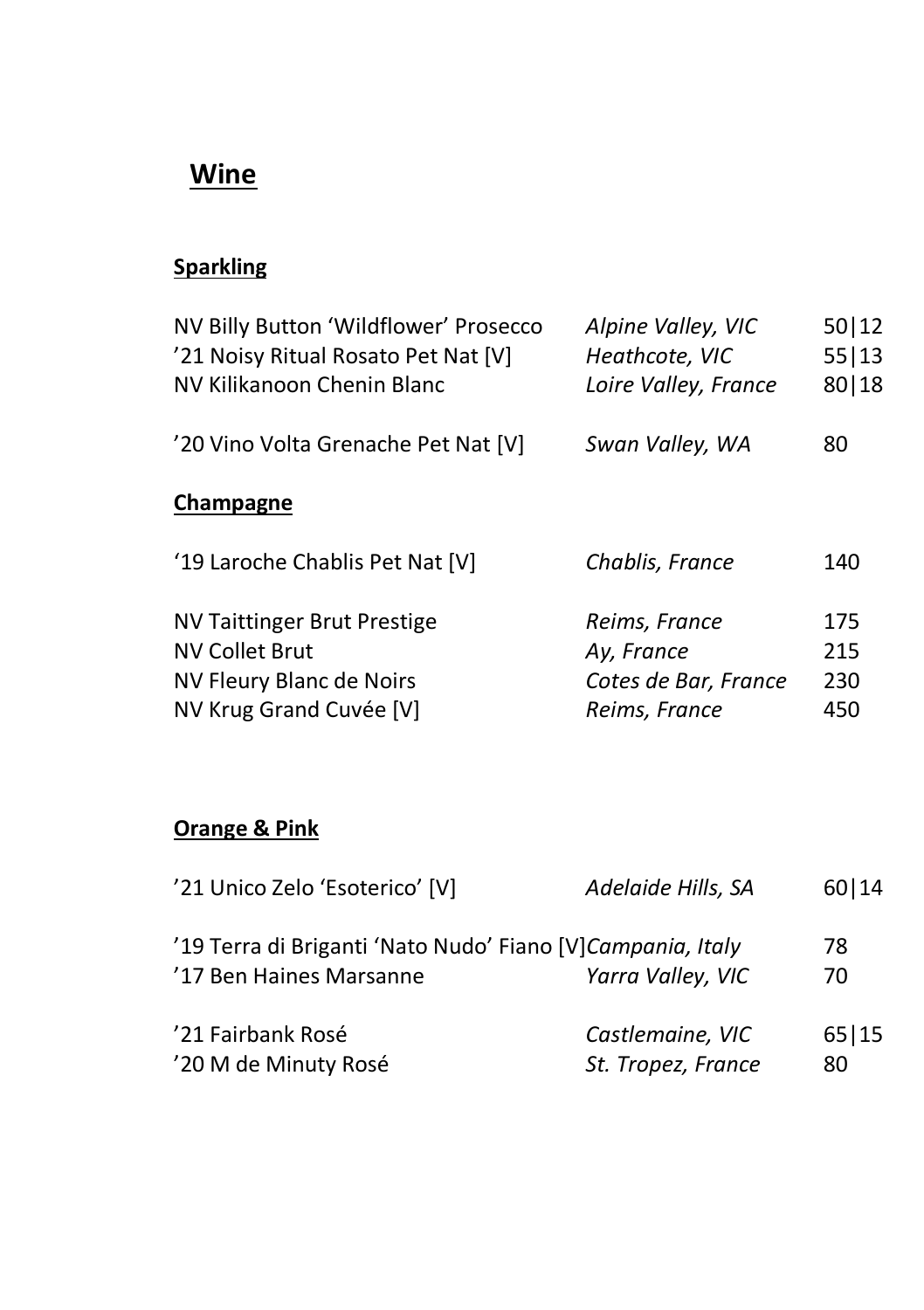#### **White**

| '17 Huia Riesling                                        | Marlborough, NZ      | 60   14 |
|----------------------------------------------------------|----------------------|---------|
| '18 Nunc Pinot Gris [V]                                  | Yarra Valley, VIC    | 60 14   |
| '17 Schlumberger Pinot Blanc                             | Alsace, France       | 75      |
| '21 Thistledown Grenache Blanc                           | Ottoway, SA          | 70      |
| '19 Varvaglione Malvasia                                 | Puglia, Italy        | 60 14   |
| '18 Billy Button Friulano                                | Alpine Valley, VIC   | 65      |
| '19 Pawn 'Revolution' Fiano [V]                          | Adelaide Hills, SA   | 55      |
| '21 Save Our Souls Vermentino [V]                        | Mornington, VIC      | 55 13   |
| '20 Y & P 'Second Take' Vermentino                       | Barossa Valley, SA   | 85      |
| '20 Thierry Germain Chenin Blanc                         | Loire Valley, France | 85      |
| '19 Lucrezia Passerina [V]                               | Marche, Italy        | 70      |
| '21 Vinden Headcase Chenin Blanc [V]                     | Hunter Valley, NSW   | 65      |
| '21 Lethbridge 'Ooh La La' Chardonnay [V]Lethbridge, VIC |                      | 55 13   |
| '18 Byrne 'Coghills Creek' Chardonnay                    | <b>Ballarat, VIC</b> | 75      |
| '21 Ben Haines Chardonnay                                | Adelaide Hills, SA   | 85      |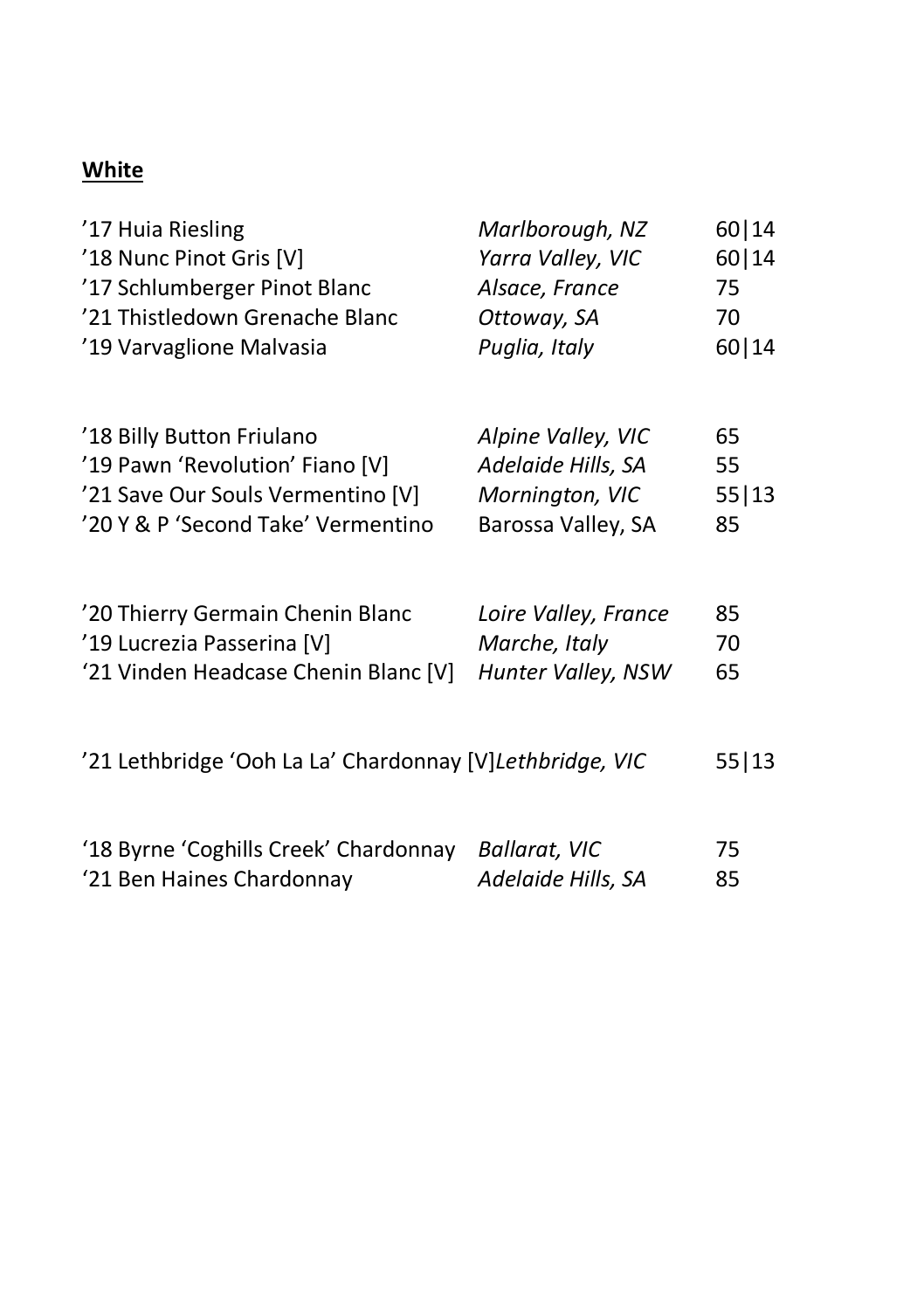#### **Red**

| '18 Petits Detours Gamay                                                                                                                         | Toulouse, France   | 50                |
|--------------------------------------------------------------------------------------------------------------------------------------------------|--------------------|-------------------|
| '19 Le Bon Pinot Noir                                                                                                                            | Yarra Valley, VIC  | 55 13             |
| '19 Main Divide Pinot Noir                                                                                                                       | Canterbury, NZ     | 80                |
| '17 Castillo Enguera Temp, Monastrell                                                                                                            | Valencia, Spain    | 65                |
| '19 Spinifex Aglianico                                                                                                                           | Adelaide Hills, SA | 65                |
| '16 Querceto Sangiovese                                                                                                                          | Tuscany, Italy     | 60   14           |
| '18 Casali del Barone Barbera [V]                                                                                                                | Piedmont, Italy    | 60                |
| '19 Unico Zelo 'Truffle Hound' [V]                                                                                                               | Adelaide Hills, SA | 55 13             |
| '18 Fondo Antico 'Nene' Nero d'Avola                                                                                                             | Sicily, Italy      | 70                |
| '20 Viceroy Syrah [V]<br>'18 Dune 'Mingsha Shan' Shiraz, Fiano [V] McLaren Vale, SA<br>'19 Otro Vino Malbec, Temp, Shiraz [V] Margaret River, WA | Kangarilla, SA     | 75<br>55 13<br>85 |
| '16 Interloper Cabernet Malbec                                                                                                                   | Coonawarra, SA     | 55 13             |
| '17 Mountadam Cabernet Sauvignon                                                                                                                 | Eden Valley, SA    | 60                |